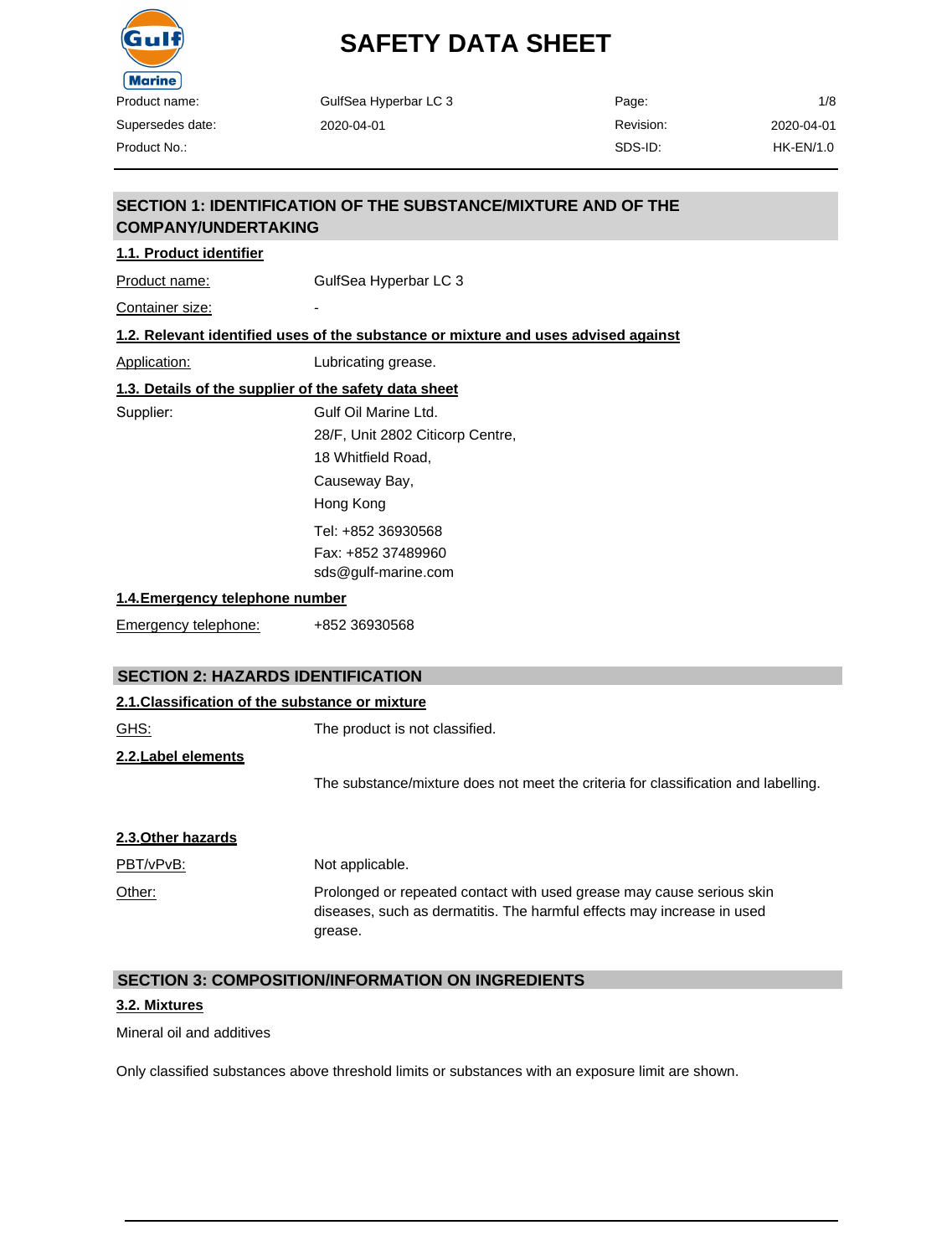

| Product name:    | GulfSea Hyperbar LC 3 | Page:     | 2/8         |
|------------------|-----------------------|-----------|-------------|
| Supersedes date: | 2020-04-01            | Revision: | 2020-04-01  |
| Product No.:     |                       | SDS-ID:   | $HK-EN/1.0$ |

GHS:

| $\frac{9}{6}$ : | CAS-No.:   | EC No.:   | REACH Reg.<br>No:   | Chemical name:                    | Hazard classification: | Notes: |
|-----------------|------------|-----------|---------------------|-----------------------------------|------------------------|--------|
| $\leq 3.0$      | 19370-86-6 | 242-999-8 | 60                  | 01-2120119384- Dilithium sebacate | Acute Tox. 4; H302     |        |
| Notes:          |            |           | DMSO-content $<$ 3% |                                   |                        |        |

| Reference: | The full text for all hazard statements is displayed in section 16. |
|------------|---------------------------------------------------------------------|

# **SECTION 4: FIRST AID MEASURES**

# **4.1. Description of first aid measures**

| Inhalation:   | Move into fresh air and keep at rest. In case of persistent throat irritation<br>or coughing: Seek medical attention and bring these instructions.                                                          |
|---------------|-------------------------------------------------------------------------------------------------------------------------------------------------------------------------------------------------------------|
| Skin contact: | Remove contaminated clothing. Wash skin thoroughly with soap and water.<br>Get medical attention if any discomfort continues.                                                                               |
| Eye contact:  | Immediately flush with plenty of water for at least 15 minutes. Remove<br>any contact lenses and open eyelids widely. If irritation persists: Seek<br>medical attention and bring along these instructions. |
| Ingestion:    | Rinse mouth with water. Drink 1-2 glasses of water. Do not induce vomiting. Get<br>medical attention if any discomfort continues.                                                                           |
|               |                                                                                                                                                                                                             |

### **4.2. Most important symptoms and effects, both acute and delayed**

Symptoms/effects: Defatting, drying and cracking of skin.

### **4.3. Indication of any immediate medical attention and special treatment needed**

Medical attention/treatments: Treat symptomatically.

# **SECTION 5: FIREFIGHTING MEASURES**

### **5.1. Extinguishing media**

Extinguishing media: Extinguish with foam, carbon dioxide, dry powder or water fog. Cool containers exposed to heat with water spray and remove container, if no risk is involved.

Do not use water jet as an extinguisher, as this will spread the fire.

# **5.2. Special hazards arising from the substance or mixture**

| Specific hazards: | When heated and in case of fire, harmful vapours/gases may be formed. Fire |
|-------------------|----------------------------------------------------------------------------|
|                   | in closed areas should only be extinguished by trained personnel.          |

# **5.3. Advice for firefighters**

| Protective equipment for | Evacuate personnel from immediate vicinity. Wear self-contained breathing |
|--------------------------|---------------------------------------------------------------------------|
| fire-fighters:           | apparatus and full personal protection.                                   |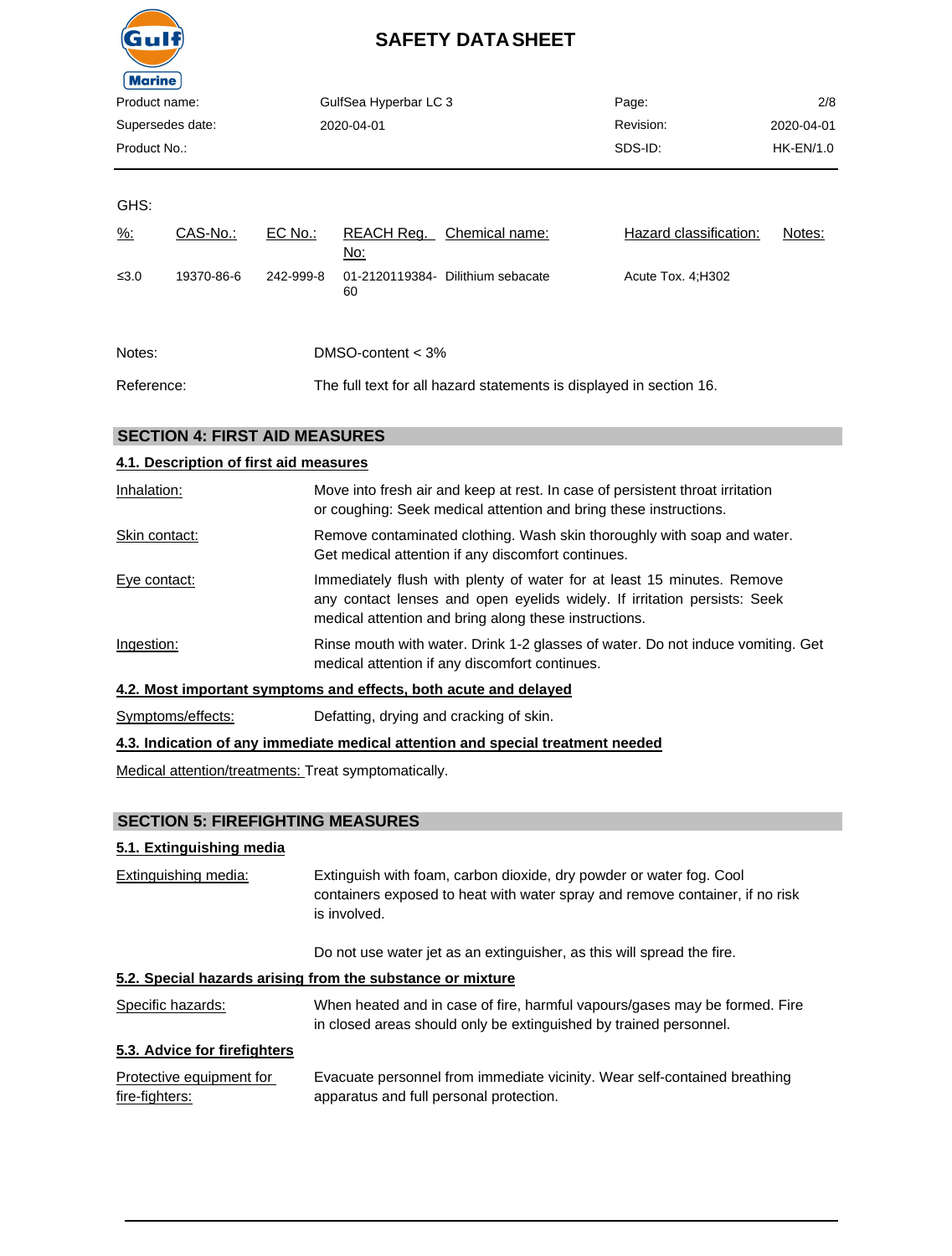

| duct name:     | GulfSea Hyperbar LC 3 | Page:     | 3/8        |
|----------------|-----------------------|-----------|------------|
| persedes date: | 2020-04-01            | Revision: | 2020-04-01 |
| duct No.:      |                       | SDS-ID:   | HK-EN/1.0  |

### **SECTION 6: ACCIDENTAL RELEASE MEASURES**

### **6.1.Personal precautions, protective equipment and emergency procedures**

Personal precautions: Mark the spillage. In case of spills, beware of slippery floors and surfaces.

### **6.2.Environmental precautions**

Environmental Do not contaminate water sources or sewer.

precautions:

#### **6.3.Methods and material for containment and cleaning up**

Methods for cleaning up: Dam and absorb spillages with sand, earth or other non-combustible material.

#### **6.4.Reference to other sections**

Reference: For personal protection, see section 8. For waste disposal, see section 13.

### **SECTION 7: HANDLING AND STORAGE**

### **7.1.Precautions for safe handling**

| Safe handling advice:                   | Observe good chemical hygiene practices. Avoid inhalation of oil mist and<br>contact with skin and eyes. Avoid prolonged and repeated contact with grease,<br>particularly used grease. Wash hands before breaks and before smoking,<br>eating or drinking. |
|-----------------------------------------|-------------------------------------------------------------------------------------------------------------------------------------------------------------------------------------------------------------------------------------------------------------|
| Technical measures:                     | Use work methods which minimise oil mist production. Do not smoke or use open<br>fire or other sources of ignition.                                                                                                                                         |
| Technical precautions:                  | When working with heated grease, mechanical ventilation may be required.                                                                                                                                                                                    |
|                                         | 7.2. Conditions for safe storage, including any incompatibilities                                                                                                                                                                                           |
| Technical measures for<br>safe storage: | Ensure that the container is undamaged and has a proper label.                                                                                                                                                                                              |
| Storage conditions:                     | Store in tightly closed original container in a well-ventilated place. Protect<br>from heat and direct sunlight.                                                                                                                                            |
| 7.3. Specific end use(s)                |                                                                                                                                                                                                                                                             |

Specific use(s): Lubricant.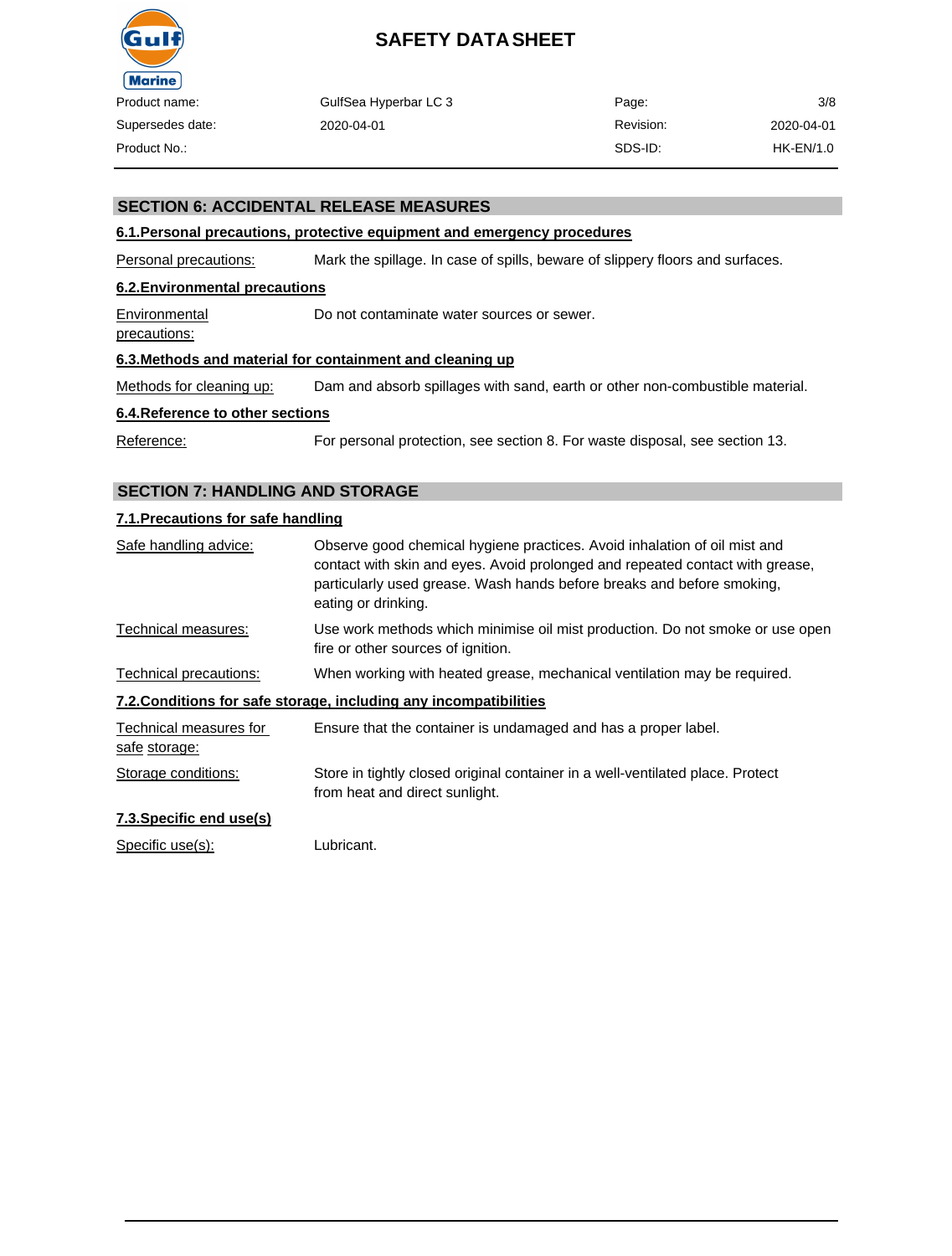

| GulfSea Hyperbar LC 3 | Page:     | 4/8         |
|-----------------------|-----------|-------------|
| 2020-04-01            | Revision: | 2020-04-01  |
|                       | SDS-ID:   | $HK-EN/1.0$ |
|                       |           |             |

# **SECTION 8: EXPOSURE CONTROLS/PERSONAL PROTECTION**

# **8.1. Control parameters**

Occupational exposure limits:

| CAS-No.:   | Chemical name:     | <u>As:</u> | Exposure limits: | Type:                       | Notes:         | References: |
|------------|--------------------|------------|------------------|-----------------------------|----------------|-------------|
| 64742-54-7 | Oil mist, -mineral | ۰.         | $5 \text{ mg/m}$ | TWA (8<br>hours)            |                |             |
|            |                    | ٠          | 10 mg/m $3$      | <b>STEL (15</b><br>minutes) | $\blacksquare$ |             |

DNEL/PNEC: DNEL: Not available. PNEC: Not available.

# **8.2. Exposure controls**

| Engineering measures:  | Provide adequate ventilation. Minimize the risk of inhalation of vapours from<br>heated grease.                                                                                                                                                                        |
|------------------------|------------------------------------------------------------------------------------------------------------------------------------------------------------------------------------------------------------------------------------------------------------------------|
| Respiratory equipment: | If the product is heated under manual handling, use suitable mask with filter<br>A1P2 or A2P2.                                                                                                                                                                         |
| Hand protection:       | Nitrile gloves are recommended. If signs of wear and tear are noticed then the<br>gloves should be replaced. The most suitable glove must be chosen in<br>collaboration with the gloves supplier, who can inform about the breakthrough<br>time of the glove material. |
| Eye protection:        | Risk of splashes: Wear approved safety goggles.                                                                                                                                                                                                                        |
| Skin protection:       | Wear appropriate clothing to prevent repeated or prolonged skin contact.                                                                                                                                                                                               |
| Hygiene measures:      | Wash hands after handling. Observe good chemical hygiene practices. When<br>using do not eat, drink or smoke. Always remove grease with soap and water<br>or skin cleaning agent, never use organic solvents.                                                          |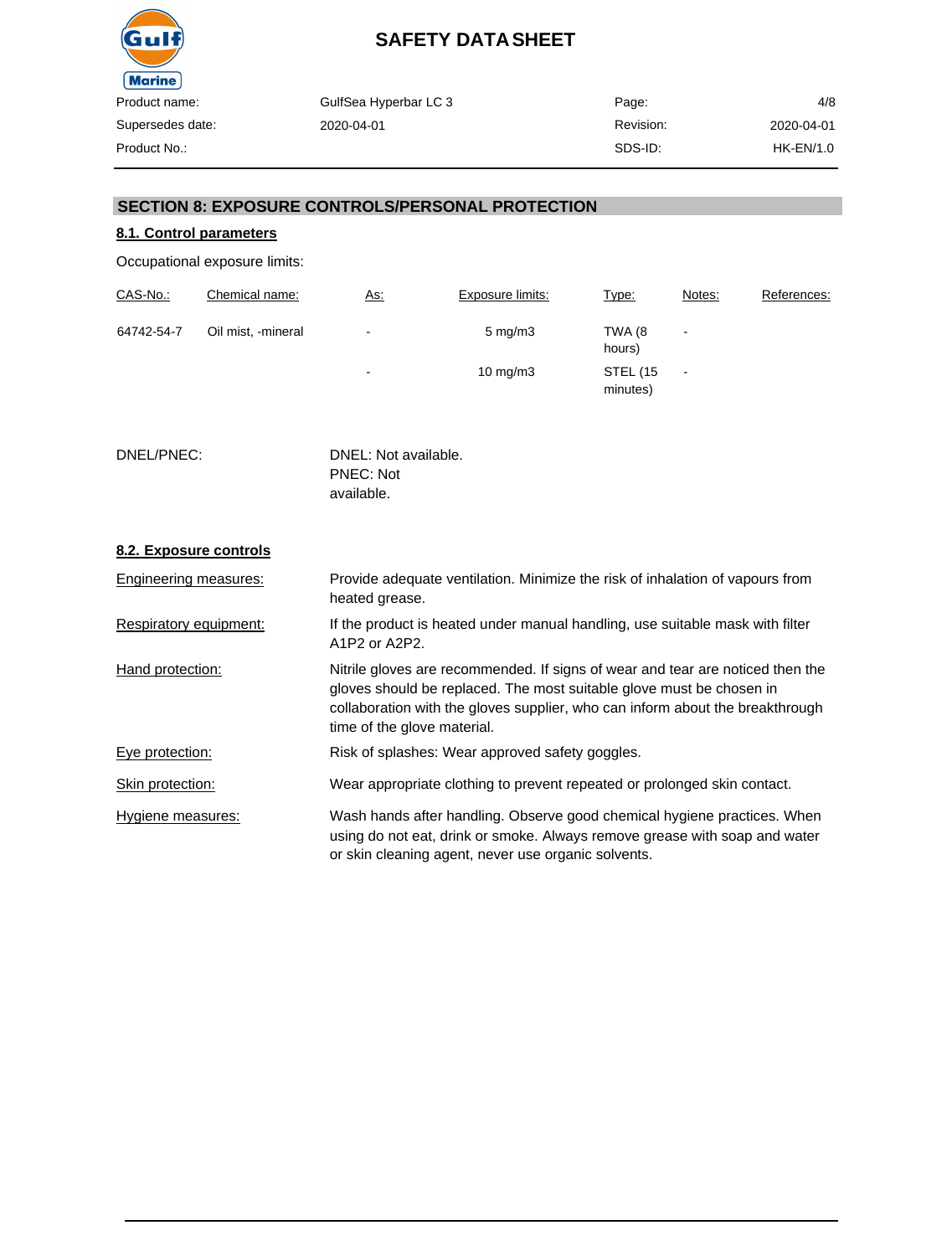

GulfSea Hyperbar LC 3 2020-04-01

Page: Revision: SDS-ID: 5/8 2020-04-01 HK-EN/1.0

# **SECTION 9: PHYSICAL AND CHEMICAL PROPERTIES**

### **9.1. Information on basic physical and chemical properties**

| Appearance:                               | Grease.                                              |
|-------------------------------------------|------------------------------------------------------|
| <u>Colour:</u>                            | Blue.                                                |
| Odour:                                    | Mild hydrocarbon.                                    |
| Odour threshold:                          | Not available.                                       |
| pH:                                       | Not applicable.                                      |
| Melting point/ Freezing point:            | Not applicable.                                      |
| Boiling point:                            | Not available.                                       |
| <b>Flash point:</b>                       | >220°C (Base oil)                                    |
| Evaporation rate:                         | Not available.                                       |
| Flammability (solid, gas):                | Not applicable.                                      |
| <b>Explosion limits:</b>                  | Not available.                                       |
| Vapour pressure:                          | Negligible                                           |
| Vapour density:                           | Not available.                                       |
| Density @20°C:                            | $-0.9$ kg/l                                          |
| Solubility:                               | Insoluble in water.<br>Soluble in: Organic solvents. |
| Partition                                 | Not available.                                       |
| <u>coefficient (n-</u><br>octanol/water): | Not available.                                       |
| Auto-ignition<br>temperature (°C):        | Not available.                                       |
| Decomposition<br>temperature (°C):        |                                                      |
| Viscosity:                                | Not applicable.                                      |
| <b>Explosive properties:</b>              | Non-explosive                                        |
| Oxidising properties:                     | Not applicable.                                      |
| 9.2. Other information                    |                                                      |
| Other data:                               | Not available.                                       |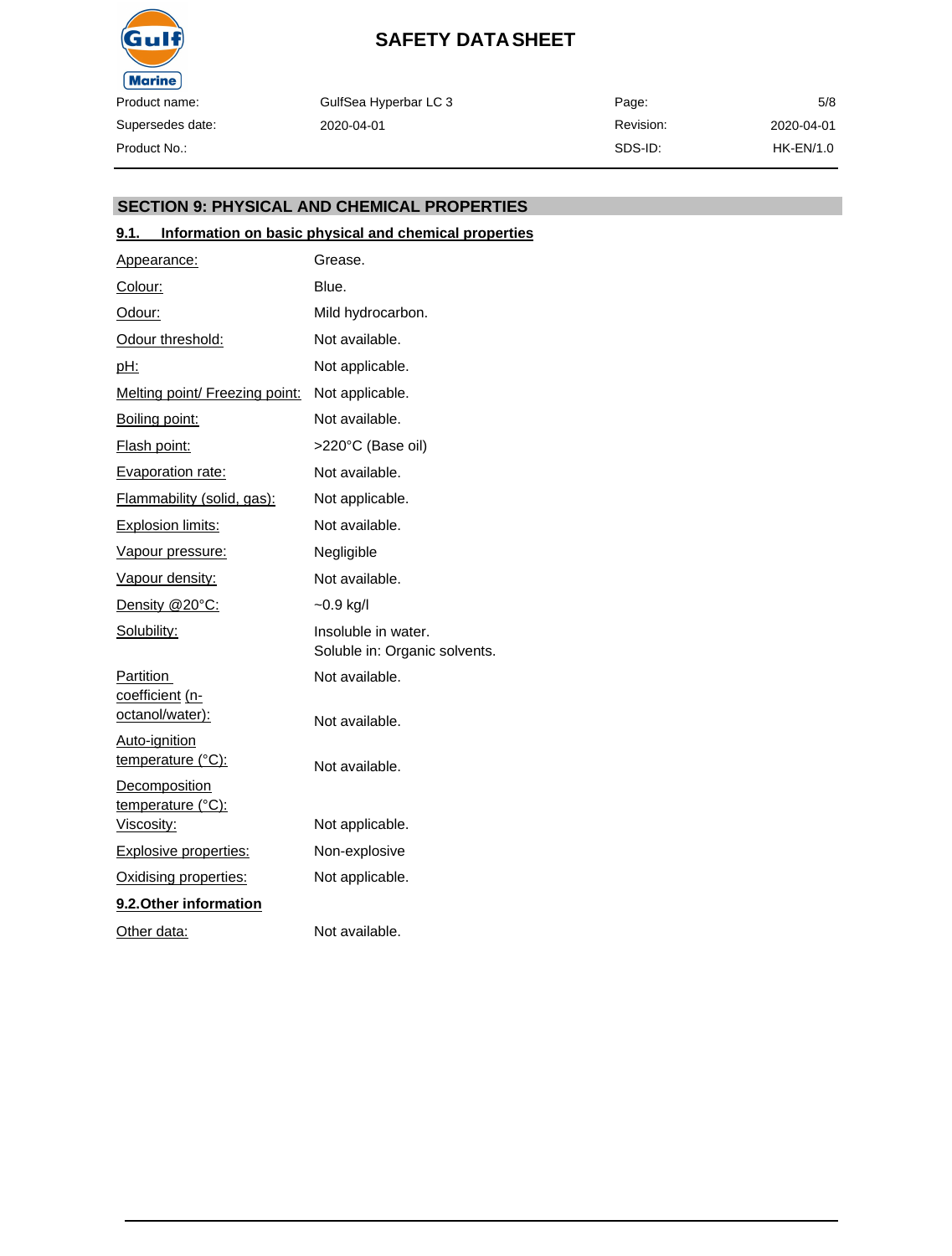

| GulfSea Hyperbar LC 3 | Page:     | 6/8        |
|-----------------------|-----------|------------|
| 2020-04-01            | Revision: | 2020-04-01 |
|                       | SDS-ID:   | HK-EN/1.0  |

# **SECTION 10: STABILITY AND REACTIVITY 10.1.Reactivity** Reactivity: Not reactive. **10.2.Chemical stability** Stability: Stable under normal temperature conditions. **10.3.Possibility of hazardous reactions** Hazardous reactions: None under normal conditions. **10.4.Conditions to avoid** Conditions/materials to avoid: Heat, sparks, flames. **10.5.Incompatible materials** Incompatible materials: Strong oxidizing substances. **10.6.Hazardous decomposition products** Hazardous decomposition products: Hazardous polymerisation will not occur.

# **SECTION 11: TOXICOLOGICAL INFORMATION**

### **11.1. Information on toxicological effects**

| <b>Acute Toxicity (Oral):</b>                             | Based on available data, the classification criteria are not met.                                                                            |
|-----------------------------------------------------------|----------------------------------------------------------------------------------------------------------------------------------------------|
| <b>Acute Toxicity (Dermal):</b>                           | Based on available data, the classification criteria are not met.                                                                            |
| Acute Toxicity (Inhalation):                              | Based on available data, the classification criteria are not met.                                                                            |
| Skin Corrosion/Irritation:                                | Causes skin irritation.                                                                                                                      |
| Serious eye damage/irritation: Causes serious eye damage. |                                                                                                                                              |
| Respiratory or skin<br>sensitisation:                     | Based on available data, the classification criteria are not met.                                                                            |
| Germ cell mutagenicity:                                   | Based on available data, the classification criteria are not met.                                                                            |
| Carcinogenicity:                                          | Based on available data, the classification criteria are not met.                                                                            |
| Reproductive Toxicity:                                    | Based on available data, the classification criteria are not met.                                                                            |
| <b>STOT - Single exposure:</b>                            | Based on available data, the classification criteria are not met.                                                                            |
| STOT - Repeated exposure:                                 | Based on available data, the classification criteria are not met.                                                                            |
| Aspiration hazard:                                        | Based on available data, the classification criteria are not met.                                                                            |
| Inhalation:                                               | Not relevant at normal room temperatures. When heated, irritating vapours<br>may be formed.                                                  |
| Skin contact:                                             | Prolonged or repeated contact with used grease may cause serious skin<br>diseases, such as dermatitis.                                       |
| Eye contact:                                              | May cause temporary eye irritation.                                                                                                          |
| Ingestion:                                                | Low order of acute toxicity, but aspiration following ingestion and vomiting<br>may cause severe and potentially fatal chemical pneumonitis. |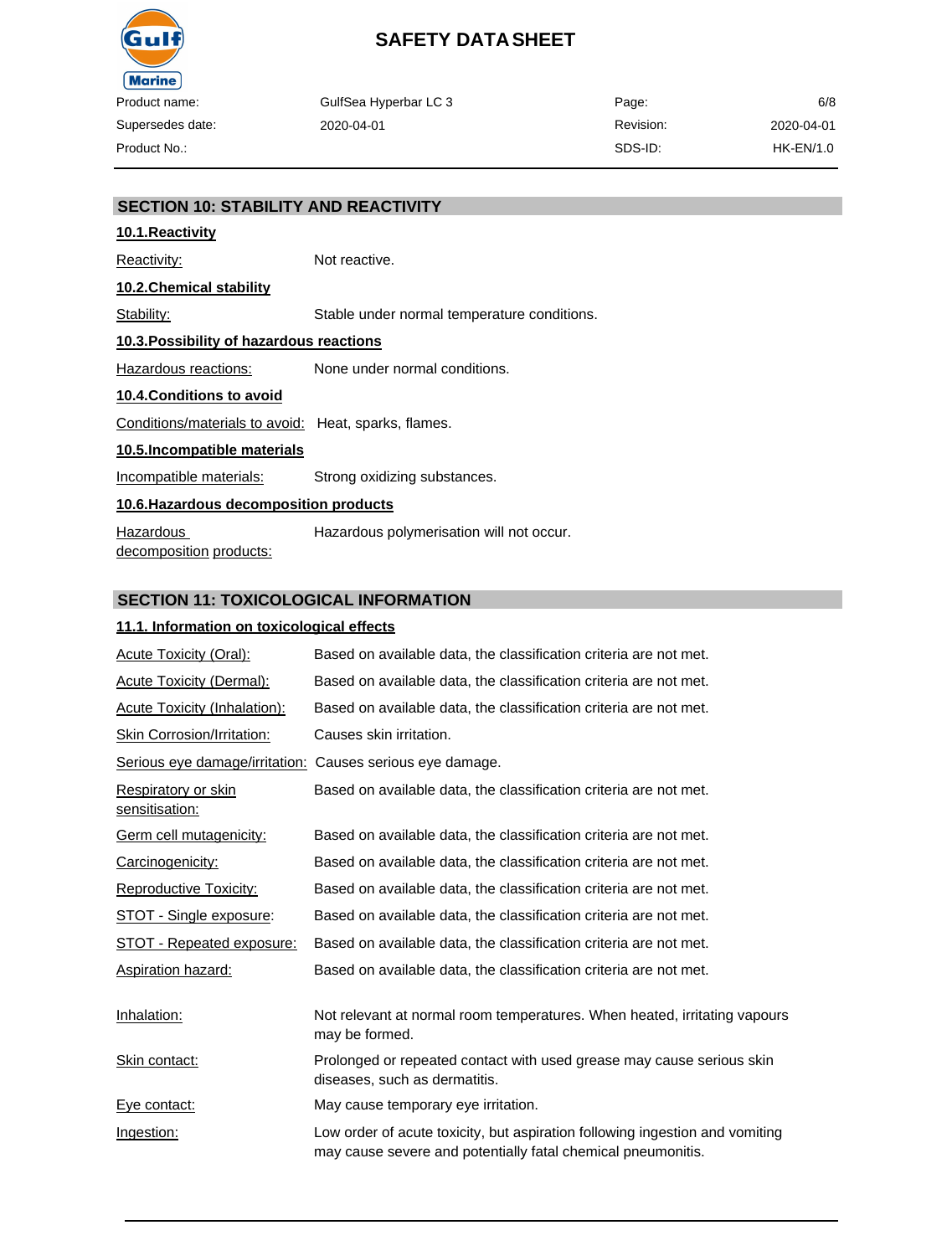

| uct name:     | GulfSea Hyperbar LC 3 | Page:     | 7/8        |
|---------------|-----------------------|-----------|------------|
| ersedes date: | 2020-04-01            | Revision: | 2020-04-01 |
| uct No.:      |                       | SDS-ID:   | HK-EN/1.0  |

### **SECTION 12: ECOLOGICAL INFORMATION**

### **12.1.Toxicity**

Ecotoxicity: Not known significant effects or critical hazards.

### **12.2.Persistence and degradability**

Degradability: No data available.

### **12.3.Bioaccumulative potential**

Bioaccumulative potential: No data available on bioaccumulation.

#### **12.4.Mobility in soil**

Mobility: Not known.

### **12.5.Results of PBT and vPvB assessment**

PBT/vPvB: Not applicable.

**12.6. Other adverse effects**

Other adverse effects: Not known.

# **SECTION 13: DISPOSAL CONSIDERATIONS**

### **13.1. Waste treatment methods**

Dispose of waste and residues in accordance with local authority requirements.

Contaminated packaging: Disposal through approved facilities is

recommended.

# **SECTION 14: TRANSPORT INFORMATION**

The product is not regulated as dangerous goods under IMDG Code, IATA-DGR and ADR/RID.

### **14.1.UN number**

| UN-No:                                                                         | Not regulated. |  |  |
|--------------------------------------------------------------------------------|----------------|--|--|
| 14.2.UN proper shipping name                                                   |                |  |  |
| Proper Shipping Name:                                                          | Not regulated. |  |  |
| 14.3.Transport hazard class(es)                                                |                |  |  |
| Class:                                                                         | Not regulated. |  |  |
| 14.4. Packing group                                                            |                |  |  |
| PG:                                                                            | Not regulated. |  |  |
| <u>14.5. Environmental hazards</u>                                             |                |  |  |
| <u>Marine pollutant:</u>                                                       | Not regulated. |  |  |
| <b>Environmentally Hazardous</b><br>Substance:                                 | Not regulated. |  |  |
| 14.6. Special precautions for user                                             |                |  |  |
| <b>Special precautions:</b>                                                    | Not regulated. |  |  |
| 14.7. Transport in bulk according to Annex II of MARPOL 73/78 and the IBC Code |                |  |  |
| Transport in bulk:                                                             | Not regulated. |  |  |